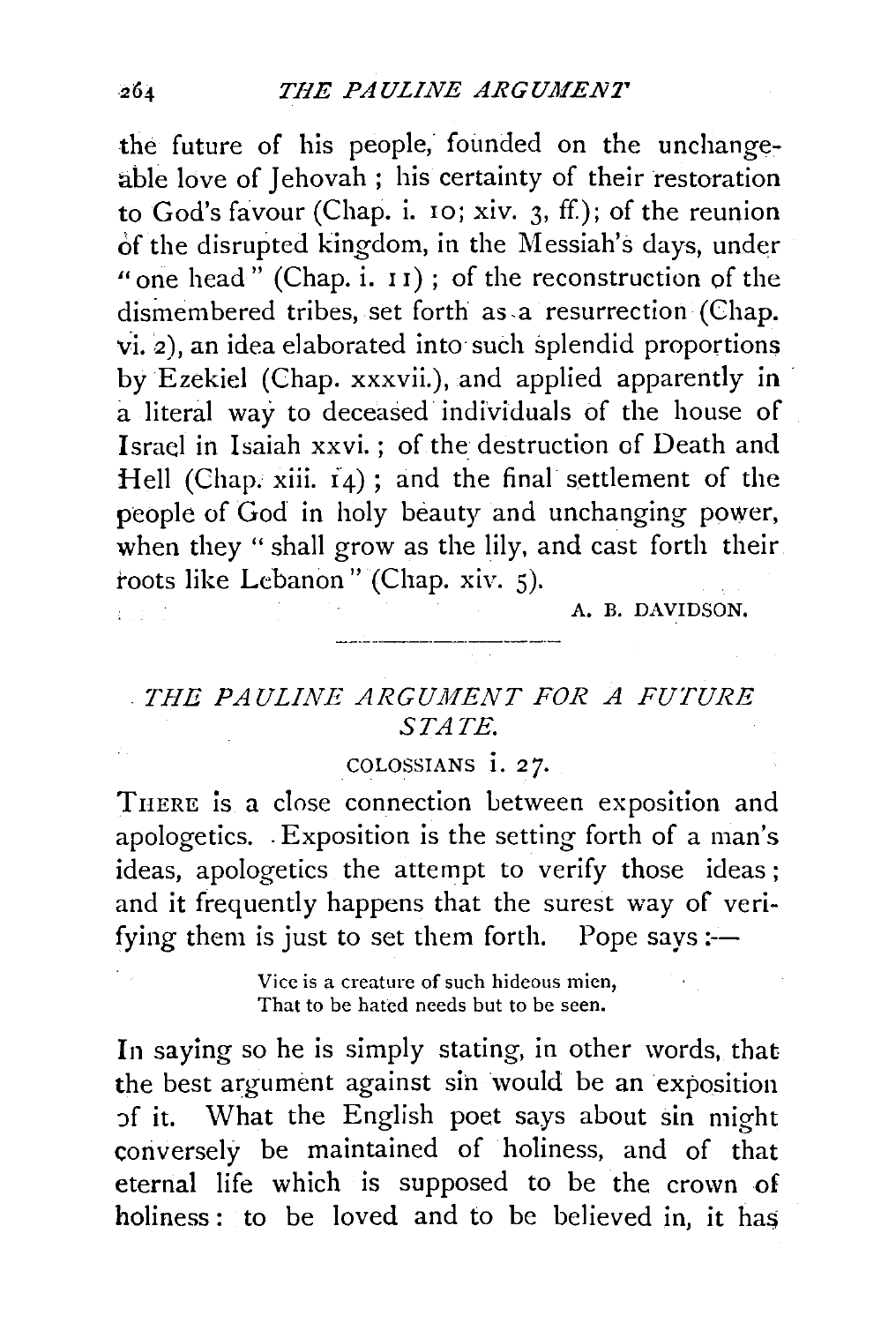simply to be exhibited. No evidence for immortality could equal the certitude that would be experienced in one breath of the immortal atmosphere. Such is, at all events, the view with which Christianity approaches the problem of a future state. It no more argues for immortality than it argues for God ; it studies to *repre*sent immortality and God. Our very attribution of futurity to the conception of man's immortal destiny embodied in the first Christian literature is an anachronism. St. Paul would never have spoken of a *fitlure* life; his hope was in a *higher* life. His notion of a world to come was that of a world to be manifested, .and whose manifestation was possible in time.

Our design in these pages is to attempt an exposition of the Pauline argument, taking the Pauline argu-; ment as the representative of the earliest Christian thought upon this subject. We shall make no effort to verify his positions; we shall content ourselves with trying to set them forth ; yet, should we succeed in setting them forth clearly, it is not impossible that the very perception of them may to some minds carry an .apologetic value, and convey that special form of evi- -dence which was the only form of evidence recognized by the first age of Christendom.

The Pauline argument for a Future State is contained in seven words : " Christ in you the hope of .glory." The first impression suggested by these words is one of surprise. We should have expected that, in a matter of human aspiration, St. Paul would have made his appeal to the light of nature. He was speaking to the inhabitants of a Gentile city ; he was speak*ing* bf a hope which had always been peculiar to the Gentile nations. That expectation which, in Judaism,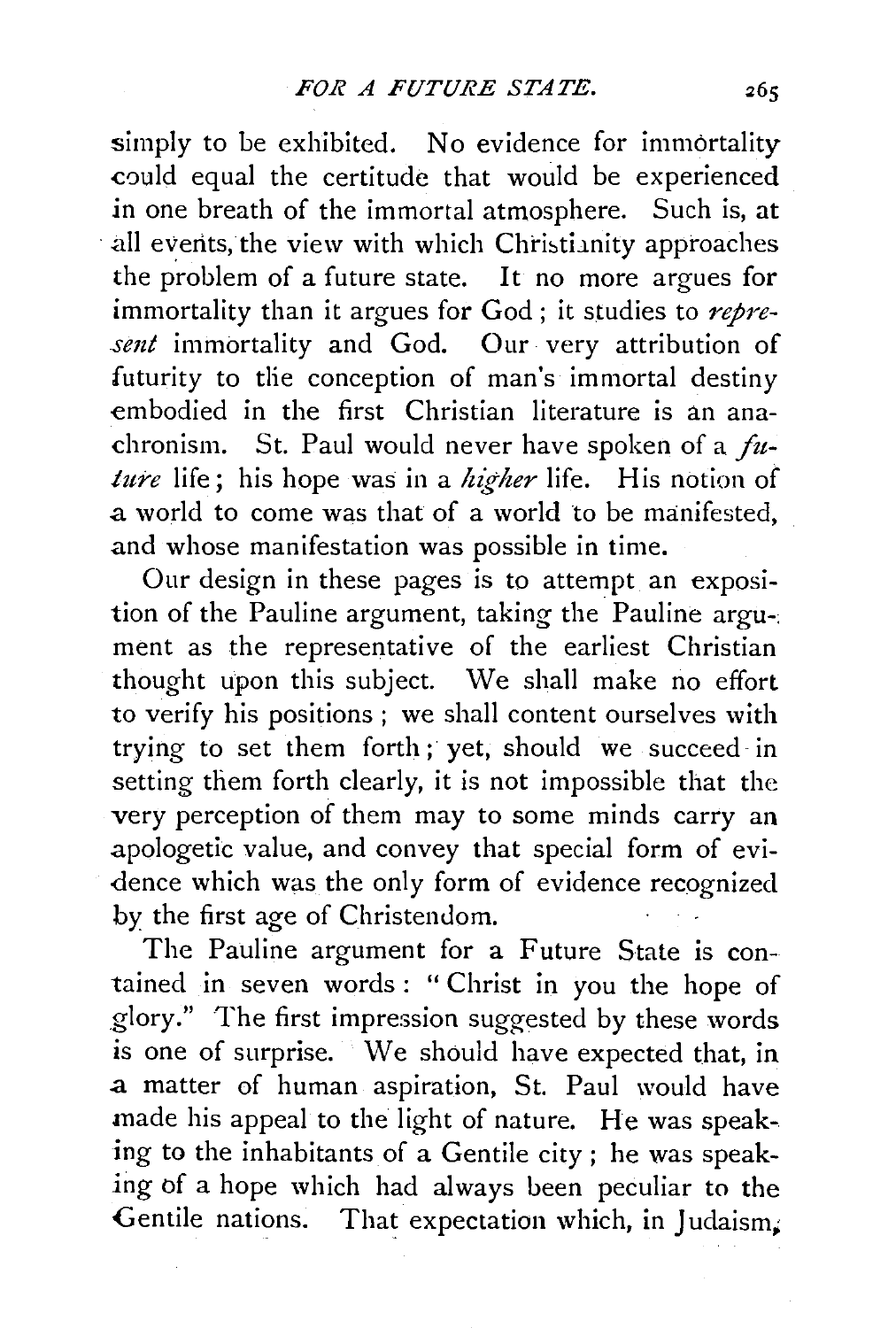had taken the form of a search for national immortality. had, amongst the nations of the Gentiles, assumed the guise of ail individual craving for a life beyond the present. The Jew had found his satisfaction in being a member of a commonwealth whose name would endure as long as the sun, and of whose dominion there would be no end ; the Pagan world, in its greatest philosophic moments, longed for a higher commonwealth than the world had ever seen, a commonwealth in which the individual soul would be a sharer in the universal life. These longings, these hopes of glory, the philosophic mind of Paganism had striven to base on natural reason, and here was a man qualified to be the apostle of natural reason. There never was a leader more adapted to be the missionary of the Gentiles than St. Paul, for there never was a leader in whom the cosmopolitan spirit was more distinctly developed. That light which on the road to Damascus struck him to the earth, struck him down to the level of humanity : when he rose he had the spirit of the earth within him. He had found the meeting-place between the light from heaven and the soil of the human heart, and he was prepared to adapt the new religion to all the natural and earnest expectations of the creature. yet, when he comes to deal with the most natural and the most earnest expectation of all; he seems to desert altogether the standpoint of earthly reason. When he is called to speak to human nature in that point where human nature has ever supposed itself most akin to the Divine, he refuses to feed its. aspirations with the materials it has itself gathered, and points for their fulfilment to a region beyond its. natural boundaries : "Christ. in you the hope of glory.'"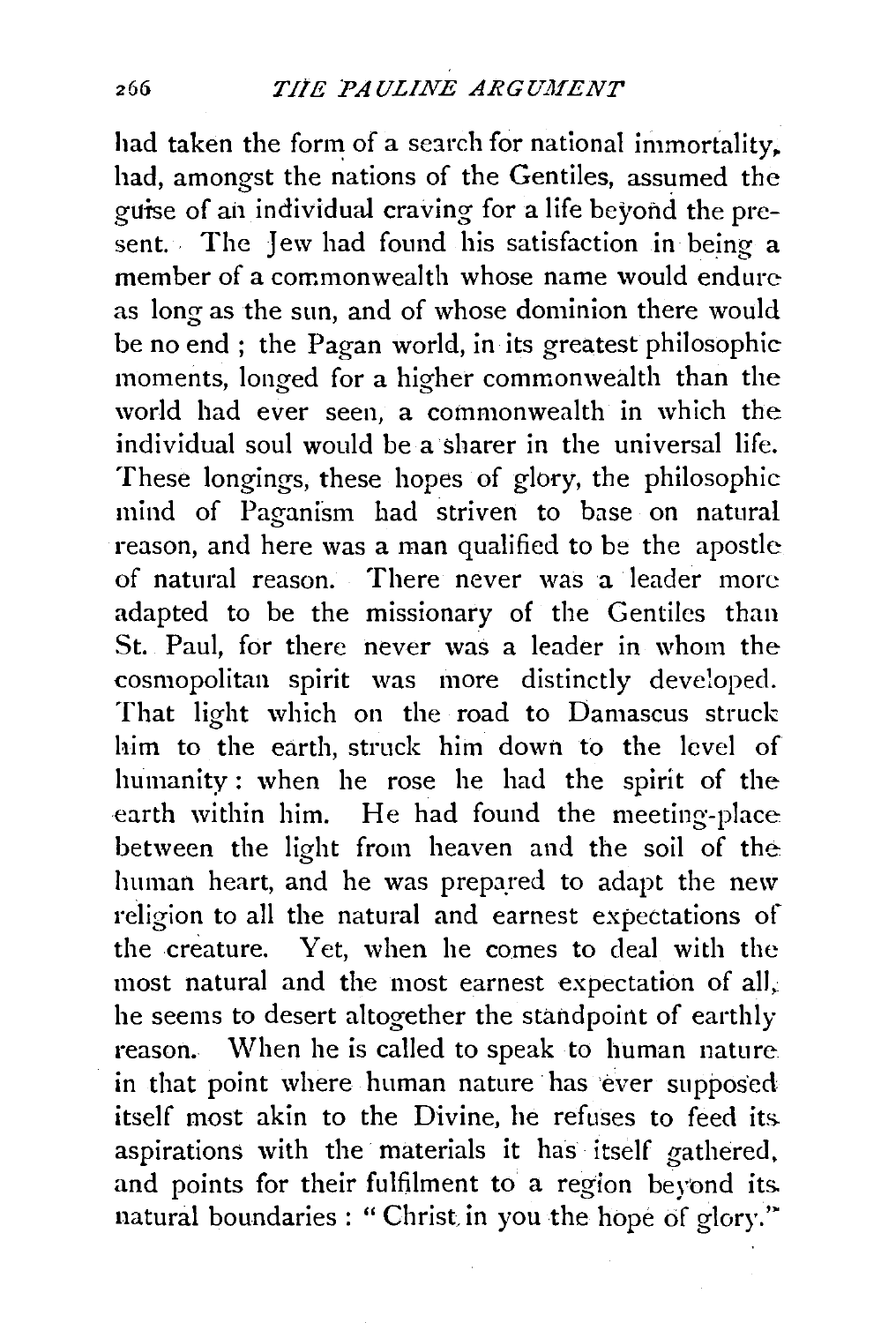But let us look deeper. If we have not altogether mistaken the nature of the Pauline argument, this man was never more the Apostle of the Gentiles than when he made Christ the evidence of immortality, never indicated greater respect for the dictates of natural reason than when he placed in Christianity the solution of the great problem which had stirred the Gentile mind. For a little reflection will make it evident that when St. Paul calls Christ " the hope of glory," he does so because he regards Him as the missing link in the argument of nature, the link which, once supplied, completed the natural chain. In the thought of the Apostle grace is not the antithesis, but the consummation, of nature ; Christian evidence, not the reversal, but the corroboration, of human instincts. We must therefore expect to find, if we have truly appreciated the Pauline spirit, that, in the hands of the great Apostle, the Christ-argument for immortality will widen into vast proportions, until it shall embrace all the world~ arguments, will supply the deficiencies of human thought while yet interpreting with intenser vividness the original thought of humanity. It is in this light, at all events, that we intend to view the Apostle's argument. · We wish, if possible, to discover what relation his reasoning bears to all previous and to all subsequent reasonings on this subject. We wish to find whether the source of evidence suggested by him is one that disparages other sources of evidence, or whether these other sources of evidence only become clear in the light of his suggestion ; and if the result of our inquiry shall lead us to the latter conclusion, we may be furnished with another presumption in favour of that all-reconciling claim which St. Paul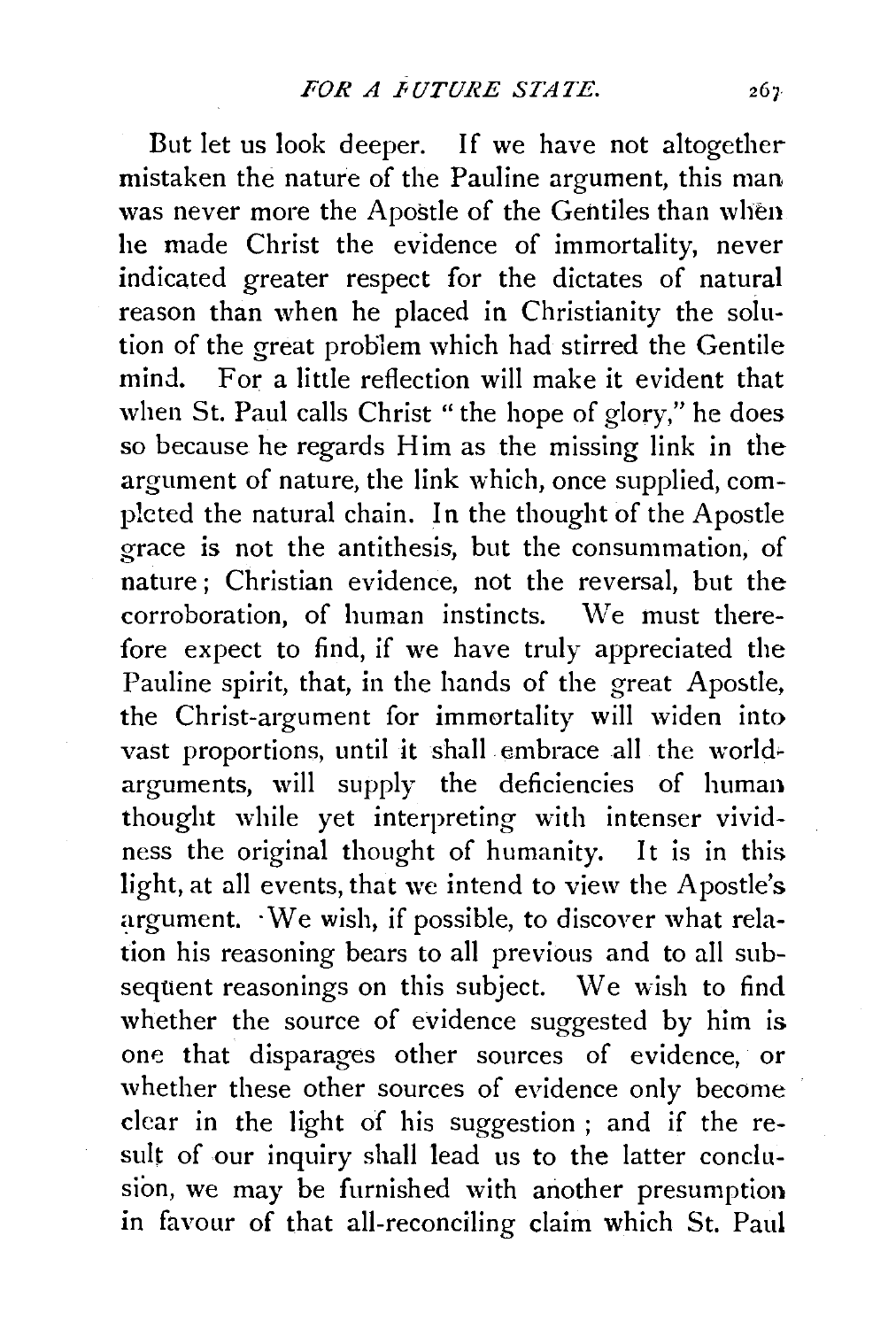makes for the Founder of Christianity : " It pleased the Father that in him should all fulness dwell. $\ddot{ }$ 

The natural arguments for a future life may, so far as we know, be reduced to four. They are all as old as human reason, yet, at different epochs of the world's history, one or other of them has borne the pre-eminence. Perhaps we shall best mark at once their prominent epochs and their distinctive characters by describing them under four names-the Platonic, the Kantian, the Scientific, and the Poetic. At each of these we shall glance in turn.

1. The Platonic hope of immortality may, in brief and general terms, be described as the argument from unsatisfied desire. The opinion of Plato, when divested of its technical characteristics, may be paraphrased in a form which human nature everywhere will recognize as a true expression of itself. Why is it, he virtually asks, that there is always in the mind of man a typical idea, that is to say, an idea which goes beyond the thought suggested by every object ? You speak of a straight line, yet no man has ever seen a perfectly straight line; the straightness is a perfection which your mind imputes to the object. You gaze upon a beautiful landscape ; but, even in the act of gazing, your imagination overleaps it, and conjures up a light more lovely and a symmetry more exquisite. You listen to a strain of music; but there is always more in your mind than in the music; some hidden thought in your soul imputes to it a power greater than dwells in itself. Above all, you come into contact with human beings whose virtues you admire and whose acts you seek to emulate; yet you have never said to yourself, This is the perfect man; This is the absolute good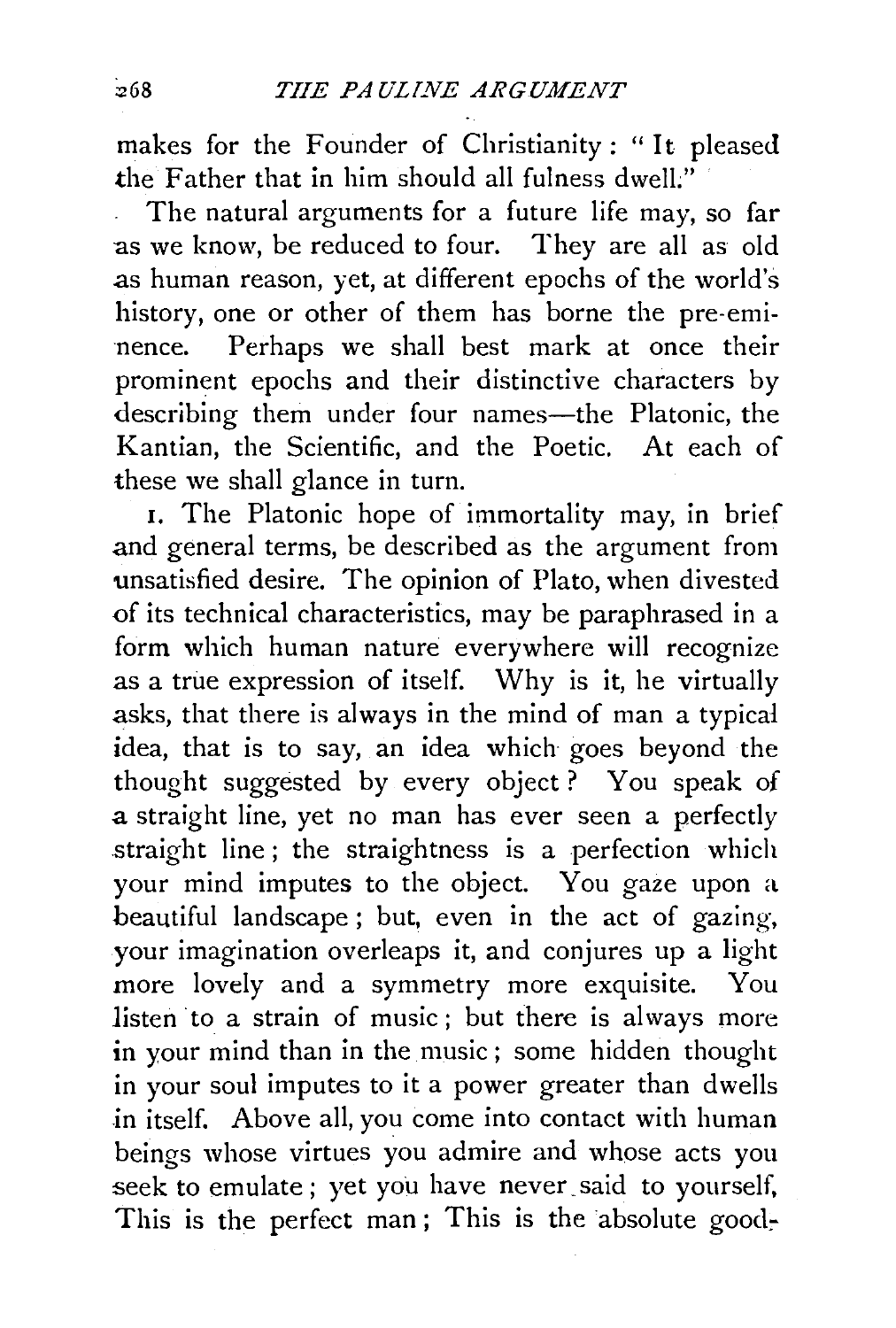ness. Your conception of justice always transcends your perception of just men ; your ideal of purity always oversteps the boundaries reached by the actually pure; your type of humanity always goes beyond the vision of the human beings who surround you. \Vhy is this? asks the Greek philosopher. Is it not the reminiscence and the prophecy of a life from which we came and a life to which we go? If we had been made for finite forms, we should have been content with the finite forms. Surely the fact that we are not content with them is an indication at once that we have known something better, and that there is something better which still awaits us. Our desires are the index of our capacities. If our desires transcend our capacities, is it not the prophecy that our nature must be enlarged beyond its present limits ?

Now every word of this argument would have been admitted by St. Paul. He, like the Greek philosopher, felt the inability of finite forms to realize the ideal of humanity, and declared in express terms that earthly things had no glory by reason of the glory that excelleth : the sense of a glorious type dwarfed the perception of any qualities which could exist in individual things. But Paul went a step further than Plato. The question he would have put would have been this: May not the type be realized in time? Conceding, he would say, that man's nature is such as you indicate, what would be wanted to make your proof of immortality more than a reminiscence or a prophecy ? what would be required to make it a present vision ? If out of all the objects which meet the mind of man there were to be found *one* whose own glory was sofull that it left no sense of a glory that excelleth, whose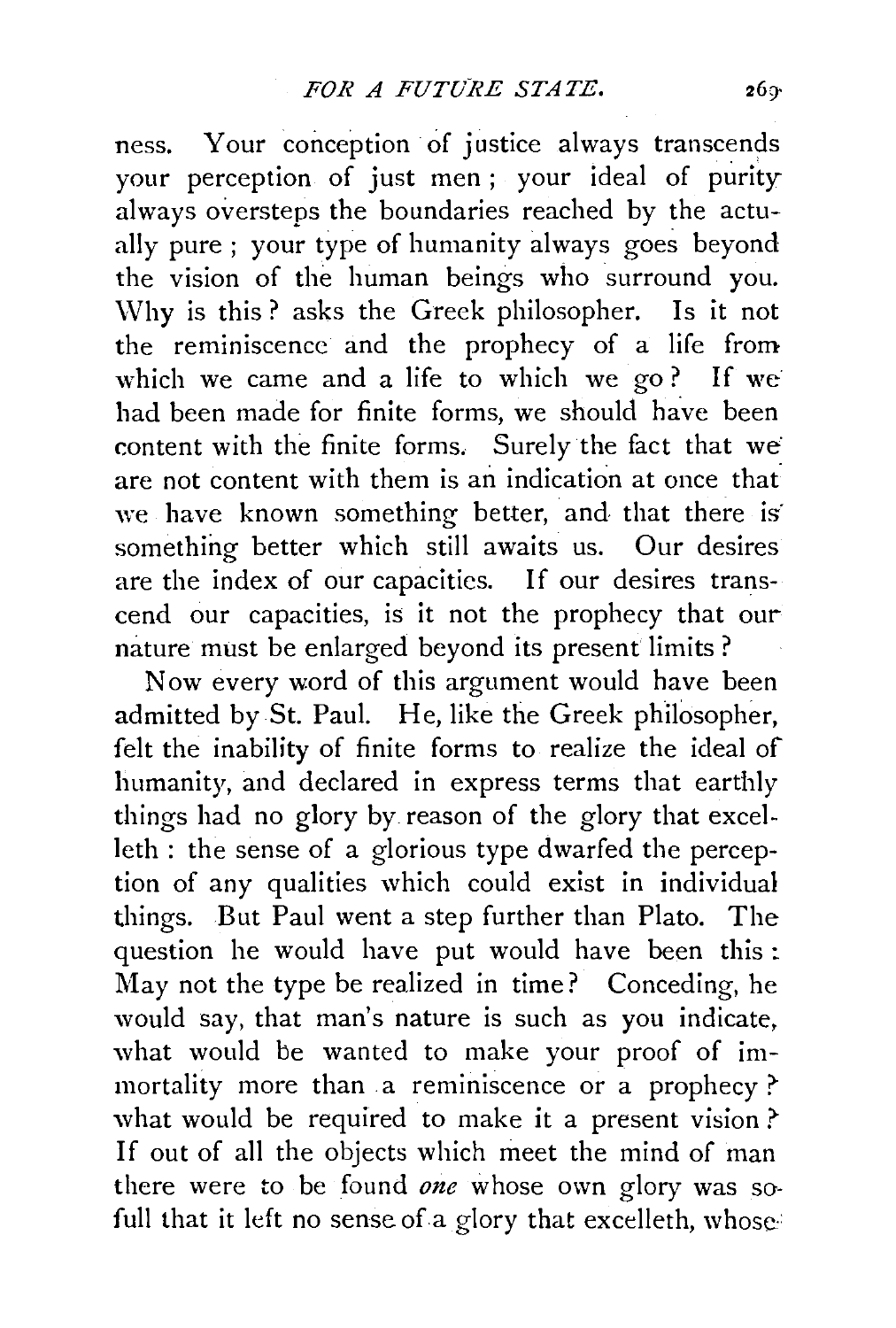·own attributes so completely reached the summit of our ideal, that there was no margin left for imagination to climb, what would be the only legitimate inference from such an experience? Would it not clearly be this, that eternity had been revealed in time ; that the higher life had been manifested through the lower ; and that what men called the future state was no longer necessarily future, but a possibility here and now ? Such, said the Apostle of the Gentiles, is the gospel which I declare unto you. We Christians profess to have reached, in one object, that sense of absoluteness which leaves no room for belief in a glory that surpasses it ; we profess to have found One who is Himself that all-excelling glory whose absence to you has caused all other things to have no glory. \Ve claim to be already in possession of the light which to you is inaccessible; we profess to have already attained the object which to you is but a grand ideal. We have therefore, even now, come into the vision and fruition of that eternal life which as yet you have only reached as a far-off conclusion of the reason ; we *are* risen with Christ; we have already our conversation in heaven: we enjoy our citizenship in that great republic which you have but conceived as a dreamy hope, a mystic possibility, a cloudy ideal of future glory.

2. The second argument for a higher life of the soul is that which finds its most distinguished representative in the German philosopher Kant: it may be called the argument from human responsibility, and may be briefly expressed thus. There is something within my nature which commands me to do right. It gives no reason for its command; it simply says, Thou shalt. It speaks with all the authority of Mount Sinai ; it comes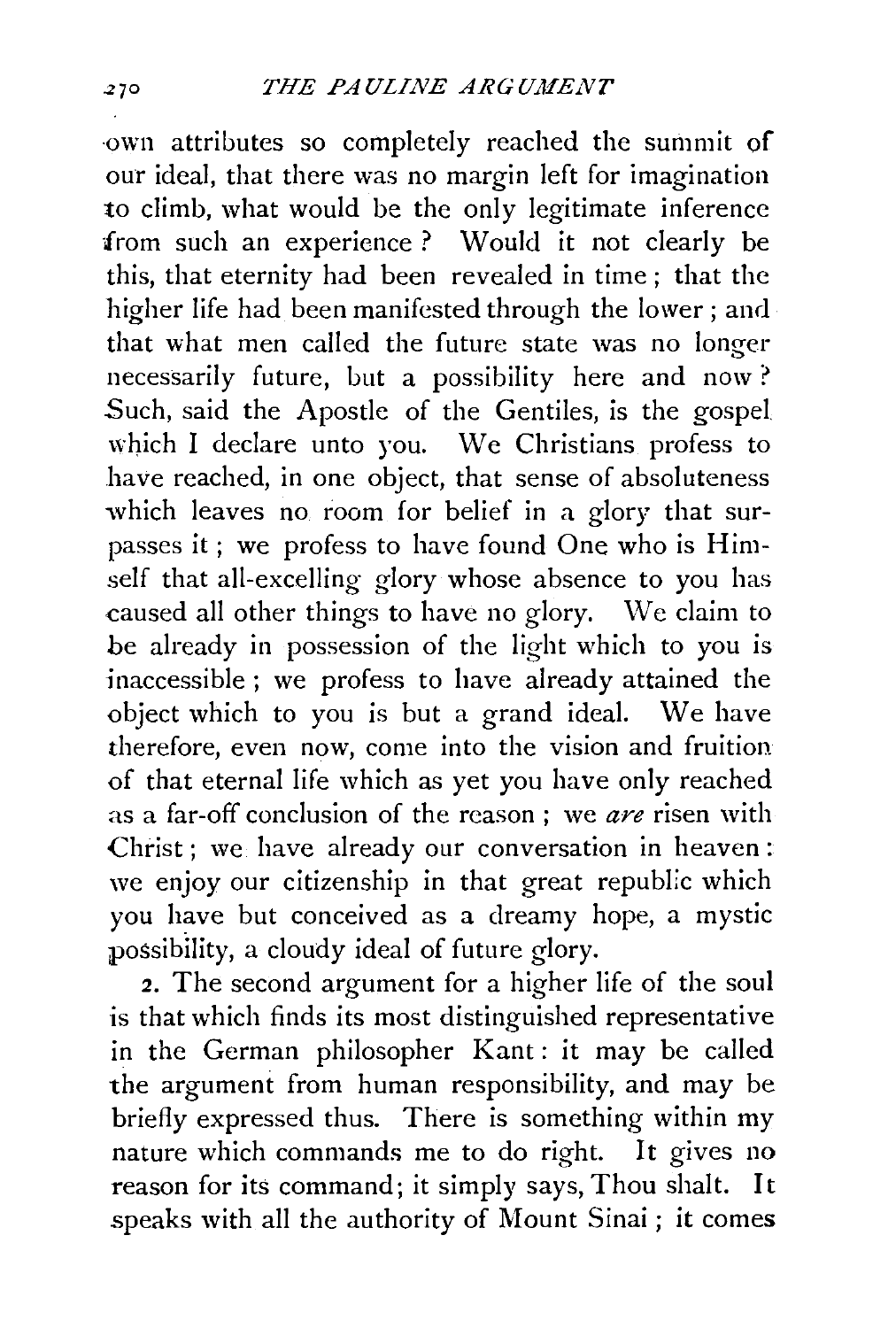to the soul with a force which is obligatory. "You ought, therefore you can;" "It is your duty, therefore it is within your power:" so speaks the "Categorical Imperative," what we should call the Voice of Conscience. Yet, when we try to execute its commands, we find that one part of our nature contradicts the other. Conscience tells us that we ought ; it declares that we arc responsible, and therefore able to act ; actual experience convinces us that we are not so able. The law thunders from Sinai, and the human heart reechoes its thunders; it declares its mandates to be good, and proclaims its own duty to obey. Yet the heart has never succeeded in executing its inward resolve ; it sees and approves the right, it follows the wrong. It has done those things which it ought not to do, knowing that it ought not to do them : it has left undone those things which it ought to do, knowing that it ought to do them. The sense of responsibility tells it it has power ; the experience of life proclaims it to be impotent. Whence this antagonism in the nature of man ? Why is it that the will which in our sense of responsibility is felt to be free, is, in the world of nature, perceived to be a slave? Is it not because nature is not its home, because it has yet to find its true province ; because the world of sense is too small for the exercise of its legitimate sway ? It has not found freedom, yet it was made to be free ; it has not received obedience, yet it was meant to be obeyed. That for which it was made must await it in the future; that which time has denied to it must be reserved for it in eternity. The mandates which have never obtained their fulfilment are still awaiting their fulfilment; the law which has never been put in exercise cries out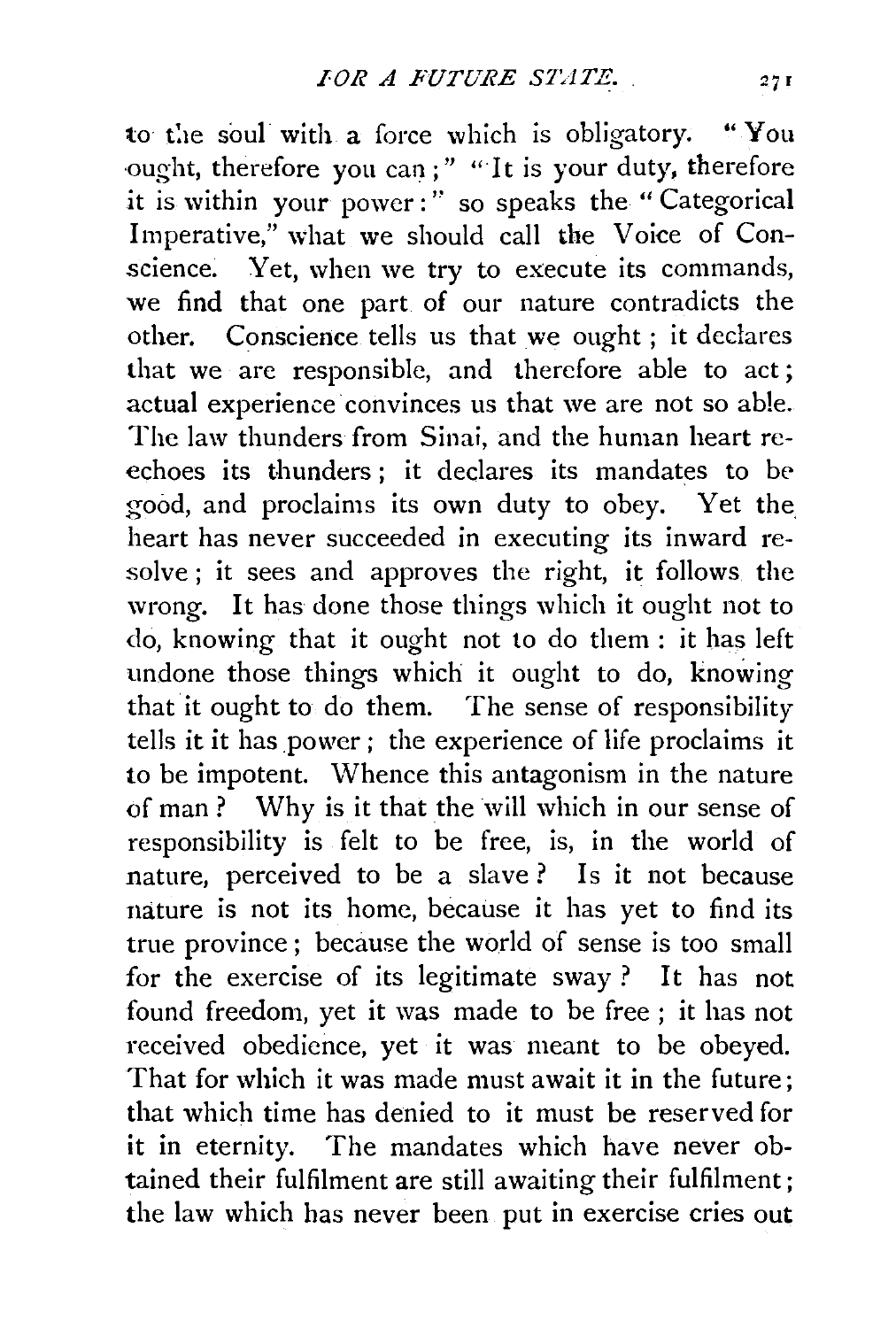for its place in the world of being, and, in its very antagonism to the fabric of existing things, it reveals the existence of the things which are not seen and eternal.

Such is the reasoning of Kant, and the reader will see that in some respects it bears a strong analogy to the argument of Plato. Now St. Paul anticipated this Kantian argument by seventeen centuries. He, too, felt the pressure of two antagonistic forces in him, and he expresses his sense of their conflict in the most pronounced terms: "I delight in the law of God after the inward man, but I see a law in my members warring against the law of my mind : the evil which I would not, that I do; the good which I would, that I do not." No Kantian philosophy could have conveyed in more unequivocal language the impression of a dualism in the nature of man, the conviction of a struggle between the actual life of experience and the inward life of aspiration and desire. But the reasoning of the Christian Apostle goes further than the Kantian philosophy. Paul would have said to that philosophy : " I can shew you a corroboration of your own view. You are satisfied with discovering the immortal principle in struggle with the principle of dead nature : what if I reveal to you the immortal principle conquering the principle of dead nature ? How know you that this testimony of the will to its own freedom is anything more than a phantom of the brain ? You admit that it has never been realized in fact ; what evidence have you that it is other than a figure ? If you could point to one instance in the history of humanity in which the will had proved its freedom ; if you could shew us out of the myriad of dualisms one single life in which there was.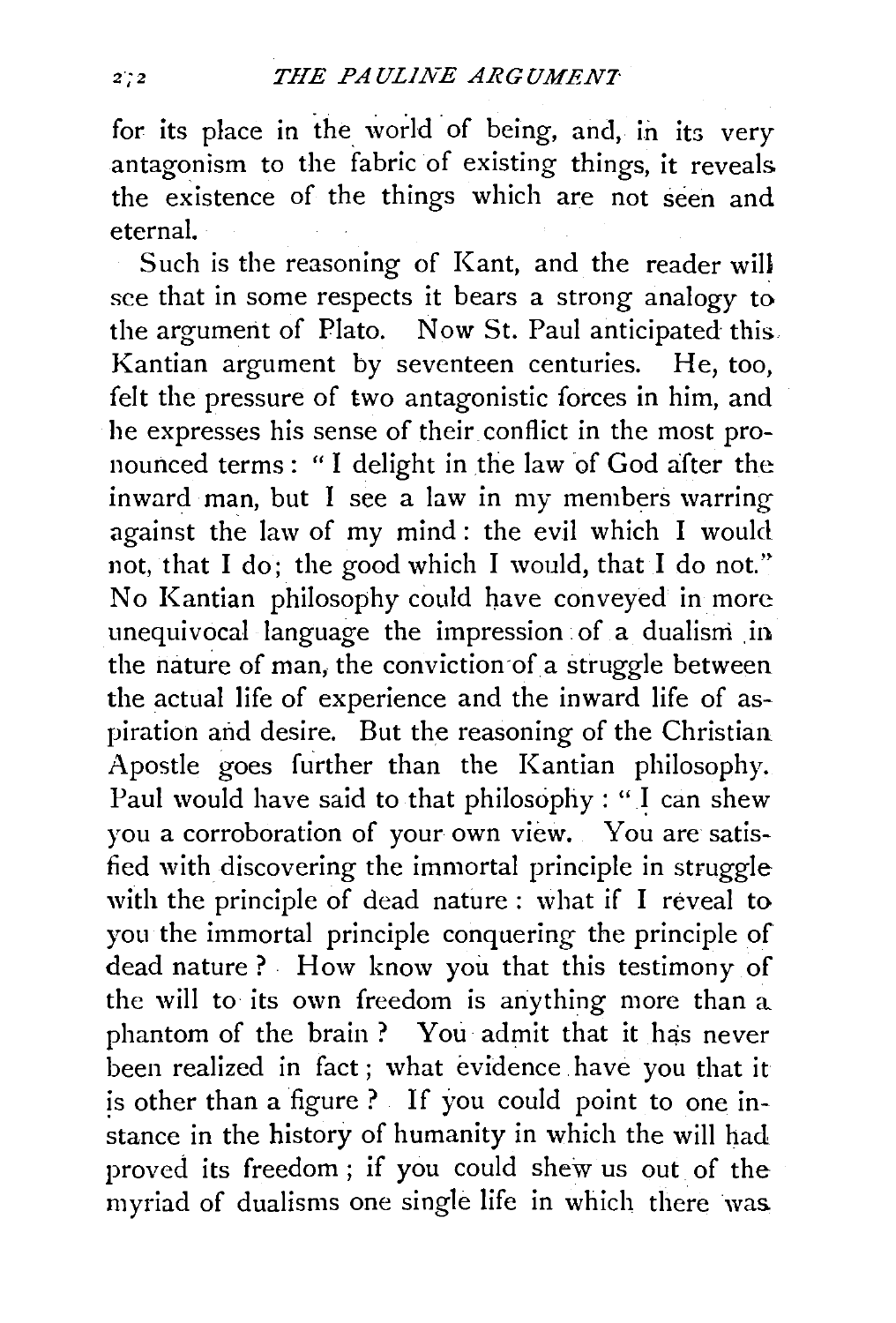a harmony between aspiration and action, thought of goodness and deed of purity, we should then have the proof of an immortal principle compared to which all the testimonies of the merely inward life would fade into insignificance. This, and nothing less than this, is what we Christians profess to shew. We offer you a practical proof that the human will has a higher origin than the level of dead nature ; for we reveal to you the spectacle of an actual historical Life, not only struggling with this nature of death, but vanquishing it in the struggle. We profess to believe that amongst the sons of men there has been One who has triumphed over the moral limits of human nature; who has broken down the barrier between noble aspiration and pure action, and has made the natural world for once the echo of the spiritual. We profess to believe in one sinless Life, one Life in which the mandate, "Let there be light," was followed by the fact that there was light; one Soul in which the infinite law "Thou shalt" found its complement in the crowning testimony of an existence: " I have finished the work which thou gavest me to do." In Him the antagonism was broken which parted, and still parts, the world of sense from the world of spirits; in Him the shadows of time became for a moment the pure expression of the thoughts of eternity. -We who accept such a solution need not look to a future world to find the missing link of adaptation. We find it here, in the heart of humanity, in the spirit of an individual Man, in the life of a Man of Sorrows whom nature had done her best to imprison in the fetters of finitude. From this source, so naturally unlikely, we derive our strongest evidence of immortality; for in Him we are confronted by the thought that VOL. IX. 18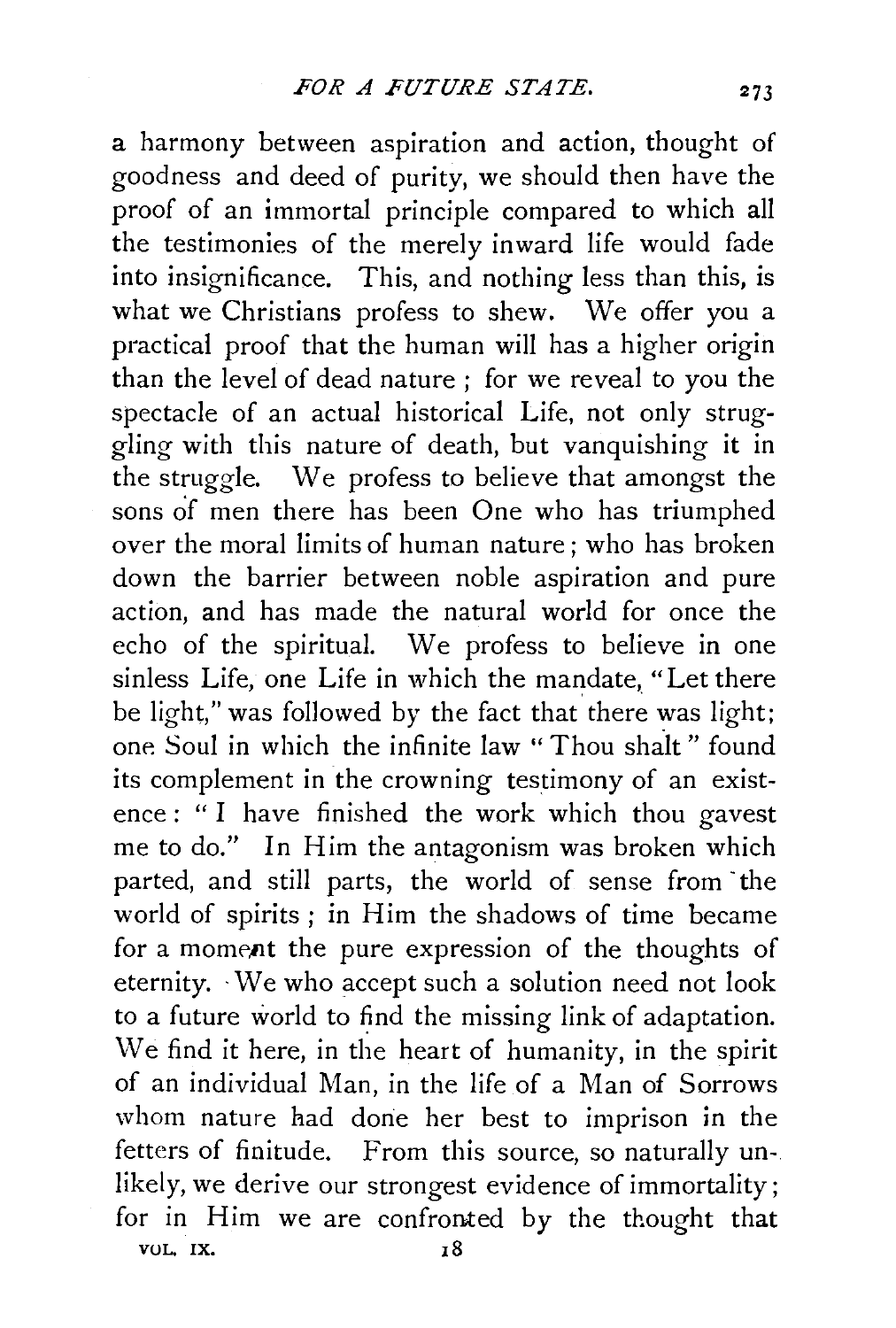heaven and earth have met together, that the law of the spirit of life not only in itself is free, but has made us also free from the law of sin and death.

3· The third line of reasoning by which men have attempted to establish the hope of immortality is that which we have called the Scientific argument, because, although in itself it is popular, and even commonplace, it yet powerfully suggests, if it does not directly imply, a law of the most advanced science-the principle of the conservation of force. The reasoning itself, as it is popularly understood, may be called the argument from identity, and may be briefly put as follows. That which we call human life contains within itself a succession of lives, embraces a series of stages, each rising above its forerunner, and each susceptible of a distinct analysis. There is a world of difference between embryonic life, which precedes birth, and the first sensations of the infant life which follows it. There is a difference scarcely less marked between the stage of infancy and the opening intelligence of childhood. Another world of being divides the child from the youth, and another still separates the youth from the man. The existence of a human soul is thus made up of progressive existences, which are rounded off from each other, and have a history of their own. But what is chiefly to be observed in relation to the present case is not the difference, but the connection, of these lives : there is a chain of identity binding them into one harmonious whole. Take the extreme points of any individual life-the embryo and the fully-developed man: it would. almost seem as if nothing could add to the conception of distance which is given in the contrast between them. And yet experience tells us that there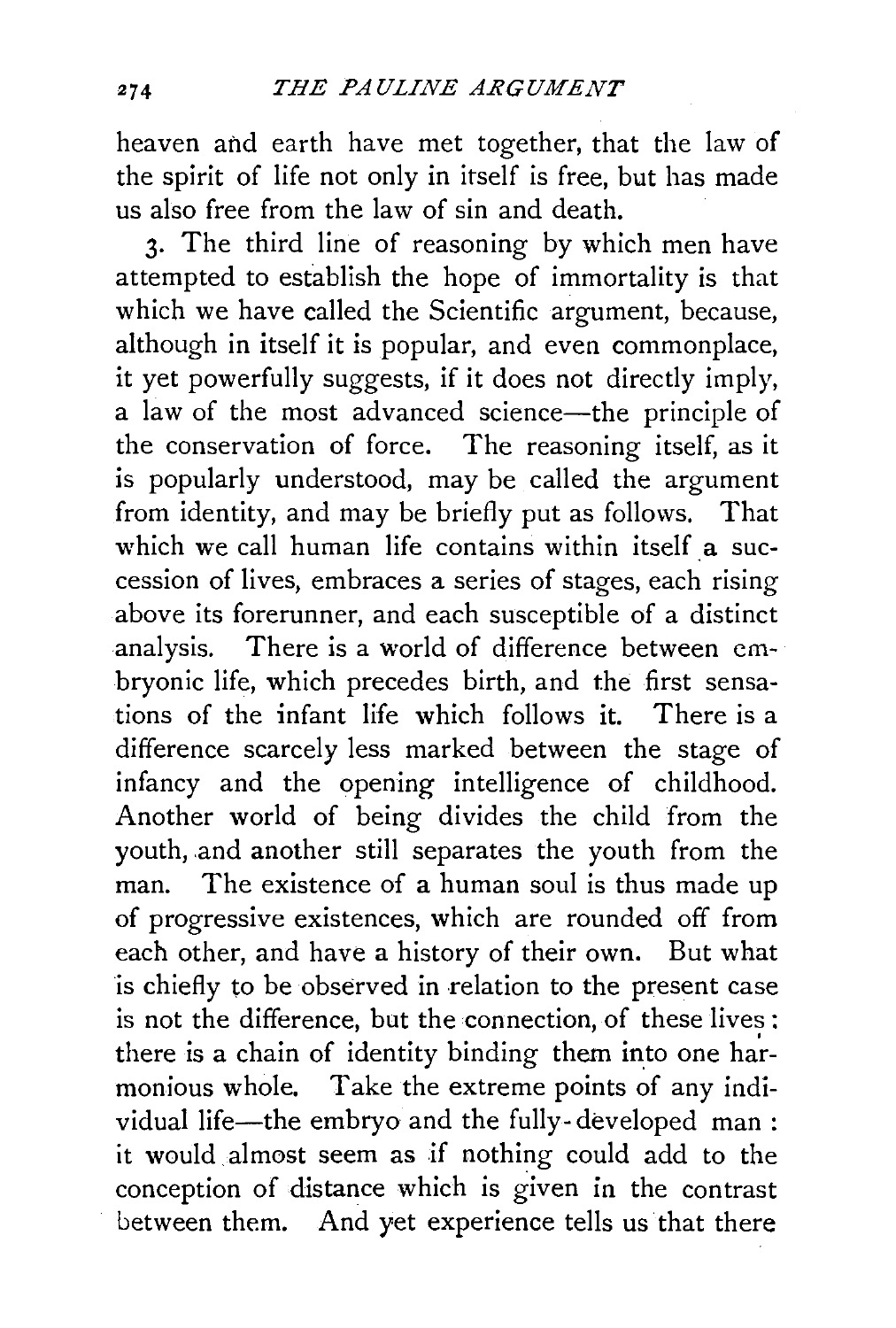is here no chasm; that there is a continuous connectingmedium enfolding in one personality the lowest and the highest stage of human development ; and that the elements of character which in the last result mark out each man from his brother, had their origin and their prophecy in that mysterious formative existence which immediately preceded the period of actual birth. Here then, in the very world of sense, where all decays and dies, we have the illustration of an immortal principle not only surviving the death of its natural envelopments, but living *by* the death of those envelopments. The perishable things are shaken that the life which cannot be shaken may remain, and remain more abundantly. We rise on "stepping-stones of our dead selves," but we never step beyond the sense of our own identity, for our personality derives new strength and vigour by each stage of being which it surmounts. Human nature has not unnaturally woven to itself a vision of analogous development in the surmounting of the last stage of all. Not unnaturally, it has ventured to cherish the hope that the deathday may itself be a new birthday, and that the life which has reached the highest phase in time may be only the embryo of a life which is beginning in eternity.

Now, when we turn to the Epistles of St. Paul, we find a view of this subject which, if accepted, would again supply the missing link in human thought, and transform the argument from analogy into the argument from fact. The common reasoning is based upon the perception that we keep our human identity through all the stages of earthly life, and the hope that therefore we shall keep it in the transition from the earthly life to the heavenly. St. Paul says, I will shew you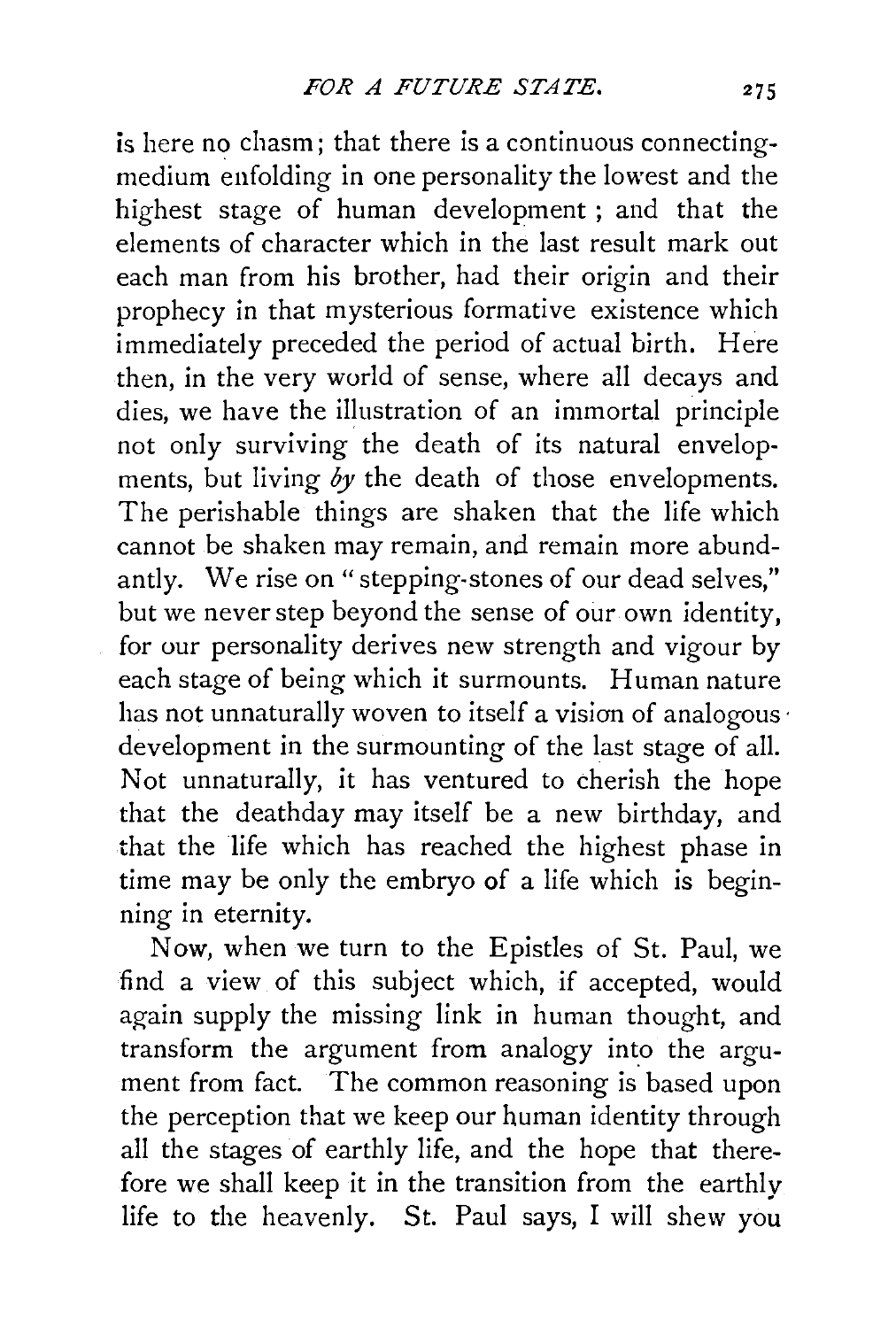the identity actually preserved in this transition : " If any man be in Christ, he is a new creature." In the Pauline view, the transition from time to eternity, which is commonly limited to the moment of death, takes place during life in the heart of every Christian. To the Apostle of the Gentiles there is no such passage from death to life at all comparable with that which the soul makes in its regeneration from sin into holiness. The passages from infancy to childhood, from childhood to youth, and from youth to manhood, are but metaphors in comparison with this. He can find no language strong enough to describe it. He calls it a translation from the power of darkness, and in the very word "translation" he seems to suggest the chariot of fire. He calls it, in more pointed language still, a quickening together with Christ into newness of life; a wakening from amongst the dead; a liberation from the old man, with his worldly affections and lusts, and a putting on of the new man, with his uncorrupted and incorruptible being. Whatever figurative sense these expressions may convey to modern ears, they were no figures to St. Paul. When he spoke of regeneration as a resurrection of the soul, he used words which, to him at least, were a profound reality. It is not always easy to tell whether the Apostle's language regarding Resurrection is intended to refer to a literal or to a spiritual rising. Even the magnificent description of  $\overline{\textbf{I}}$  Corinthians xv. has in this respect been variously interpreted. But the reason is not difficult to find : to the mind of St. Paul there was no resurrection so literal as the spiritual one. Spiritual experiences were to him the only realities, and all which the world calls real was but a passing show.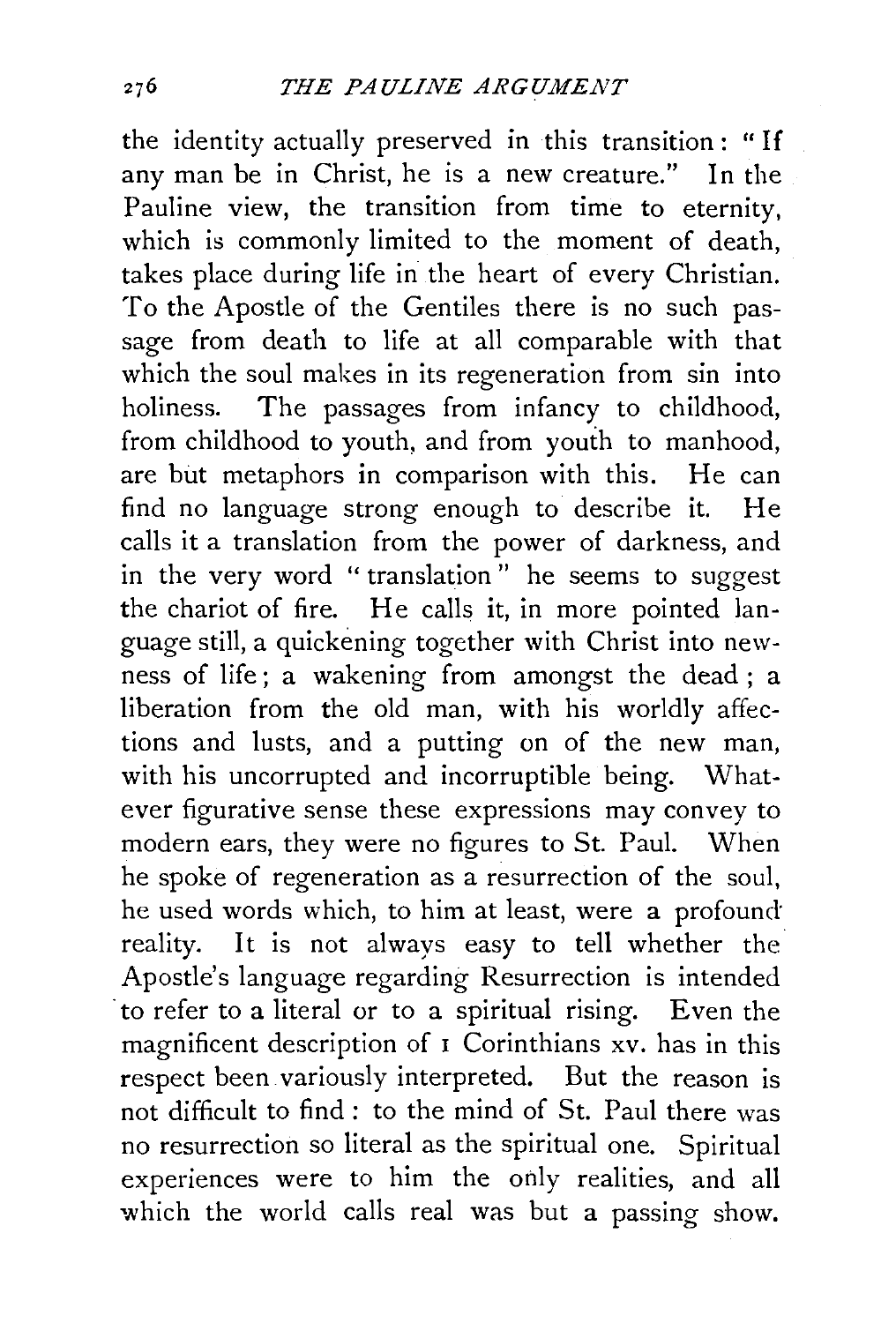The birth' of a soul into natural life was but the shadow and emblem of that higher birth of the spirit of man in which old things were to pass away, and all things to be made new. To him, therefore, there was an evidence of immortality clearer than demonstration, because it was the evidence of direct vision, the testimony of personal experience. If a man could live in his old identity after he had become a new creature, if he could retain his original personality after his spiritual nature had become emancipated from its earthly environments, if he could hold fast to his individual responsibility after the darkness of his past life had been lost in the radiance of a Divine light, was there not already given to the world a certain, an infallible proof that death was not destruction, and that life was perfected in death ? Christ was here the hope of glory.

4· We come now to the fourth of these natural arguments which have fostered in man the hope of futurity. Strictly speaking, the word argument cannot be applied to it, for it appeals, not to the science, but to the poetry of human nature. It addresses itself exclusively to the feelings, and is therefore intermittent in its character : it is more felt at some times than at others. It may be said to be the argument founded on the sense of human dignity. Observe, we say the sense, not the fact, of man's dignity. Every creature on the earth has, in point of fact, a dignity in relation to the creatures which lie beneath it; but man is the only creature of the earth who is conscious of this greatness. Man, in his moments of poetic enthusiasm, feels that the life which is in him is worthy of a better fate than the blank of annihilation ; and because he has such a feeling he is filled with a lofty hope : his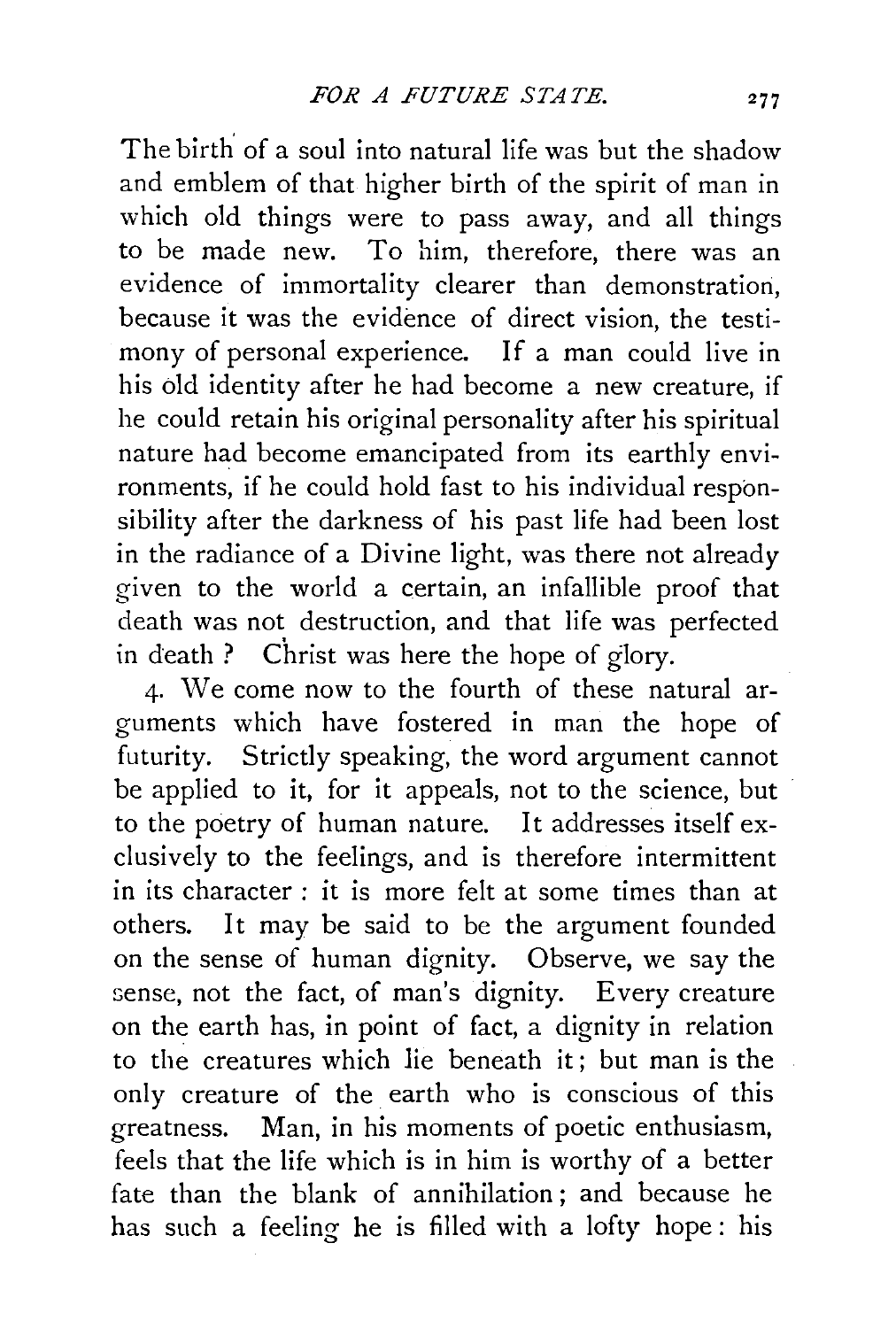knowledge that he possesses an impression not shared in by the beast of the field seems to mark out his destiny from the destiny of the lower creation. Nor would his hope be greatly shattered if he were forced to admit to its full extent the conclusions of the most advanced Evolutionism. Let us say that science had established as an incontrovertible fact the derivation of man's spiritual being from the material mechanism of nature; let us say that it had freed beyond all doubt the certainty that our sense of human dignity is but the last result of a combination of physical forces. Would the inevitable consequence of such a theory be the death of human enthusiasm? Would not man's enthusiasm for himself gather strength from the very admission that this sense of human dignity is at least a last result, the climax of material nature, so far as material nature has yet advanced in its development ? 'If man's conviction of his own spiritual wealth were proved to a demonstration to be but the latest refinement of a material organism, it would still be the final cause of that organism in the most approved and the most scientific sense of that term ; for it would be the type of perfection towards which the organic framework had all along been tending.' We should measure our hope of a man's destiny, not by his earliest, but by his latest efforts ; we should measure our estimate of the powers of nature, not by their first, but by their last manifestation. If that instinct of immortality which is man's consciousness of himself were nothing more than the full-blown flower of materialism, it would only alter the ground, and not destroy the fact, of man's enthusiasm; it would simply suggest the thought that, at a certain stage of material evolution, nature was so con-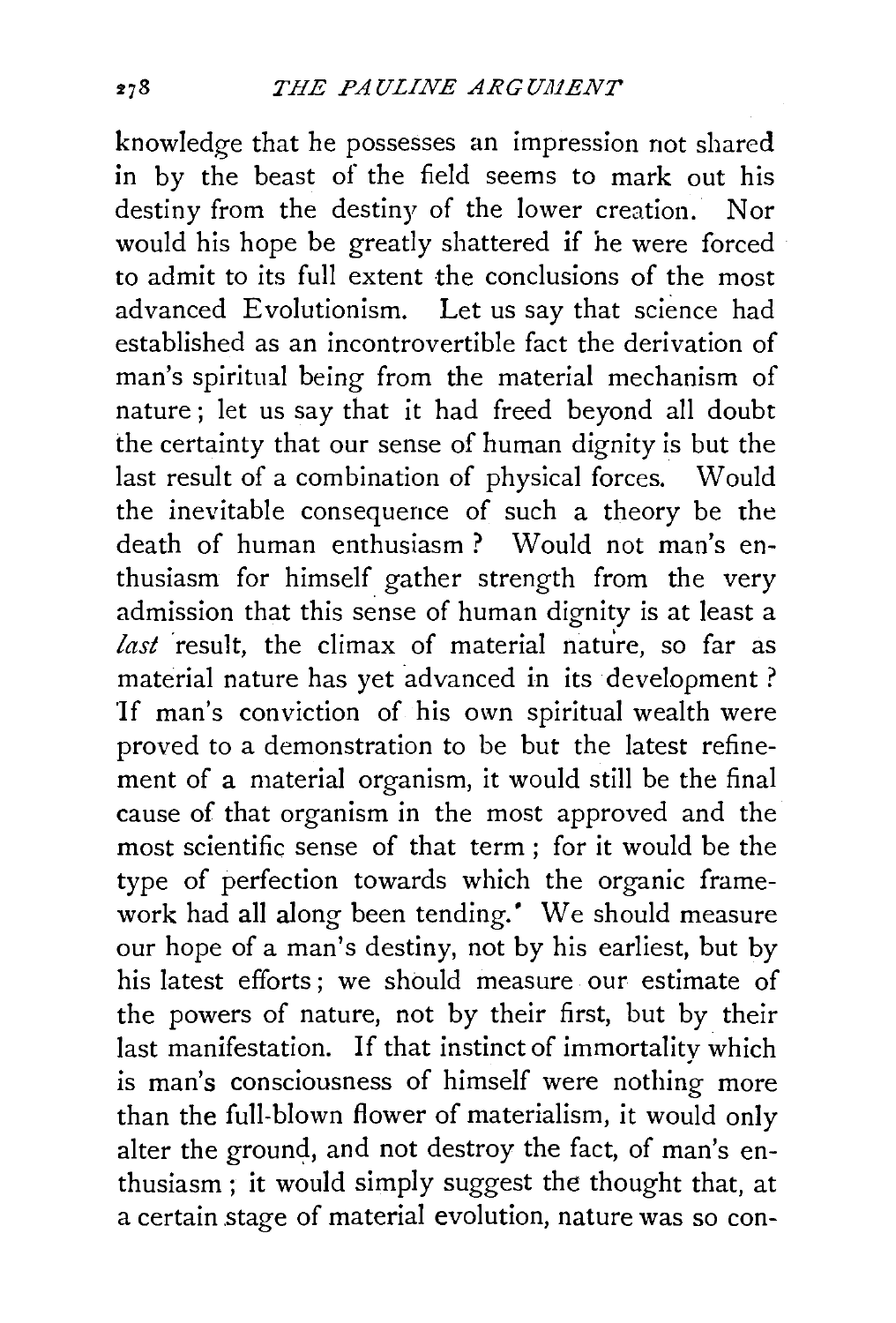structed as to burst into flower, and reveal the hope of immortality. To the mind, in its moments of elevated . feeling, the stimulating thought is the fact that the elevation of its feeling gives it a distinct place in creation. At such moments it matters not whence man came; sufficient is the conviction that, from whatever source he came, he is now at least an existence rounded off from all beside. The poetic instincts of the soul do not inquire what man was; they rest implicitly in the confidence that, whatever he was, he at all events is man now. No doctrine of evolution can touch the certainty of this conviction : it may explain the steps by which human nature has climbed to its present eminence, but it cannot explain away the eminence itself.. The origin of humanity becomes a subordinate question; the fact on which the soul's enthusiasm settles is the present existence of its humanity; and the hope on which it bases its immortal aspiration is the susceptibility and the capacity which in the heart of its being the ages have evolved.

Now none felt the force of this sentiment more keenly than St. Paul: to him the human soul was preeminently grand. But Paul felt that, in the region which we call the light of nature, the human soul is not adequately represented, and he draws a powerful distinction between the actual and the ideal life of man's spirit; between the product which the hour has realized, and the mighty susceptibilities which are waiting for . their realization. " It is sown in corruption, it is raised in incorruption; it is sown in weakness, it is raised in power ; it is sown in dishonour, it is raised in glory ; it is sown a natural body, it is raised a spiritual body;" is the language in which the Gentile Apostle distin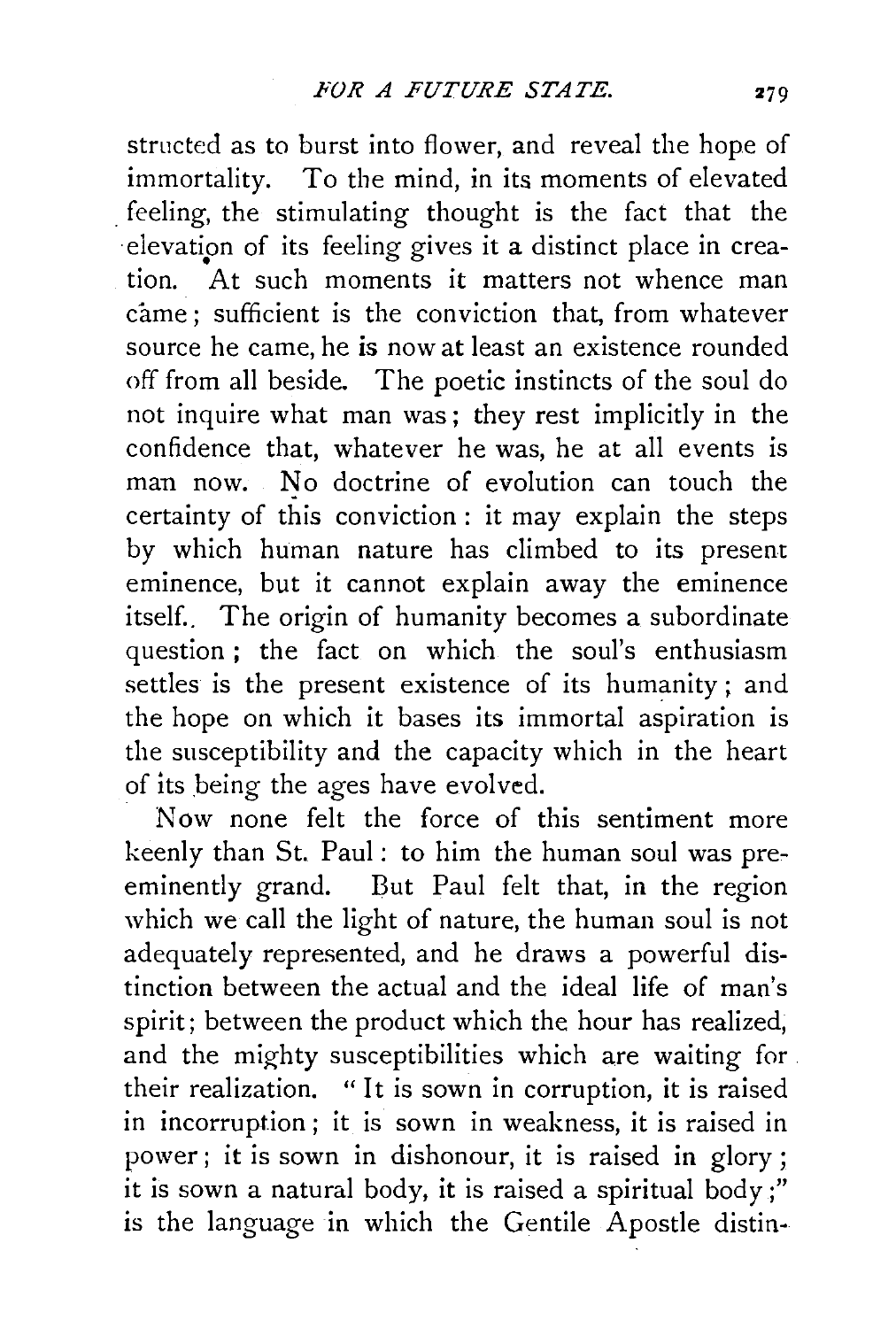guishes the actual from the potential majesty of the soul. We agree with those Commentators who think that the sowing takes place, not at death, but at birth ; that it is not the planting of the life-seed in the ground to wait for a resurrection at the end of time, but the planting of the life-seed in a body of sin and death to be made perfect through the conquest of death, and to obtain the resurrection of those who are perfect through suffering. St. Paul held that, to see the soul in its glory, we must see the soul in its regeneration ; and the soul in its perfect regeneration was not to be seen in the actual course of time. Birth into the race of Adam was to St. Paul a partial burial, a sowing of the soul into corruption ; its dignity was levelled with the dust, its immortality was allied to the grave. If its dignity were to be seen, if its immortality were to be represented, the race of Adam must be interrupted; there must appear a new river of life which, in part at least, must be fed by those streams which make glad the city of God. Such a life St. Paul declared. The first Adam could not represent the soul, because he was of the earth; but there was a Man from heaven, a Humanity whose form of servitude mirrored the life eternal. It was not simply that the first Adam became sinful, and that the second was uniformly sinless ; it was rather that the first Adam, even when sinless, was comparatively soulless—there was more of matter than of mind in him. Christ was the first pure expression of the human soul. He brought life to light, and therefore He brought immortality to light. The evidence which Christ gave the world of a future state lay, not in his words nor in his deeds, but in Himself. We might point to his promise of a Father's house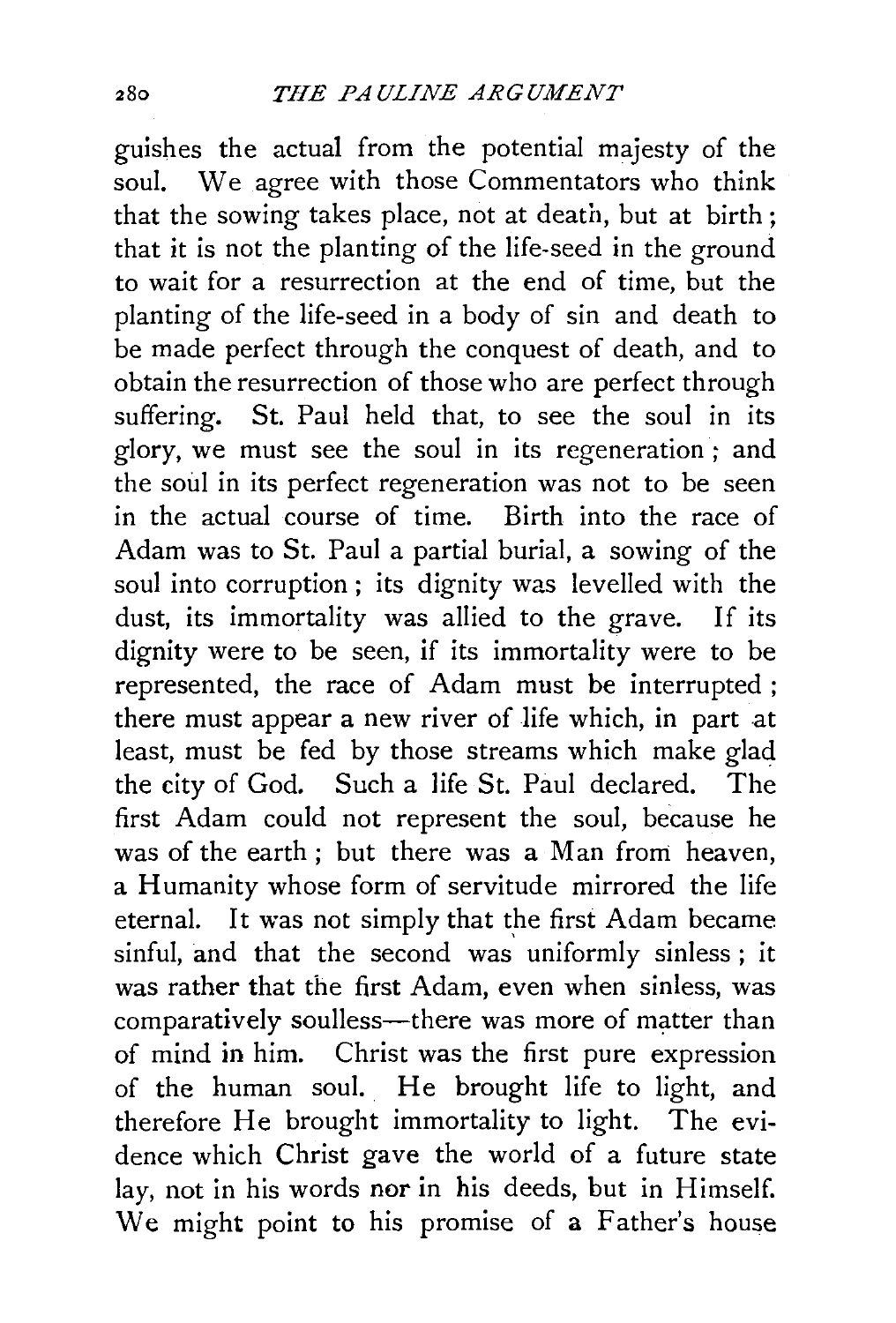with many mansions, but what rendered that promise valuable was solely and entirely the character of Him who made it. We might point to the doctrine of his own resurrection as a pledge of man's future destiny, but the writer of the Acts says, not that He was immortal because He rose, but that He rose because He was immortal ; He burst the bands of death because it was not possible He should be held by them. We are, therefore, driven back for our vision of immortality to the direct and immediate Presence which bore within itself the secret and the mystery of life eternal. We are called to contemplate the conquest of death, not in the mere historical fact of resurrection, but in that which made resurrection a fact inevitable-the living and life-giving spirit of the Master. We are asked to believe in futurity, or rather in eternity, not on the ·ground of certain utterances, or on the strength of certain promises, or on the evidence of certain miracles, but on the authority of that inherent grandeur which in the person of the Son of Man the soul claims as its own. In Him man beholds himself at his best, sees the ideal grandeur of his own nature, discovers the nobility, the power, the greatness, of which a human soul is capable; and learns to contemplate an eternal existence no longer as something which is foreign and supernatural, but as that natural and normal. law of his own spiritual being which the struggles and aims of time have only interrupted and violated : Christ becomes his hope of glory.

But now St. Paul seems to have proposed to himself a question which since his days has been often repeated. Supposing it should all be so, still what is that to me ? Conceding that this outward life of the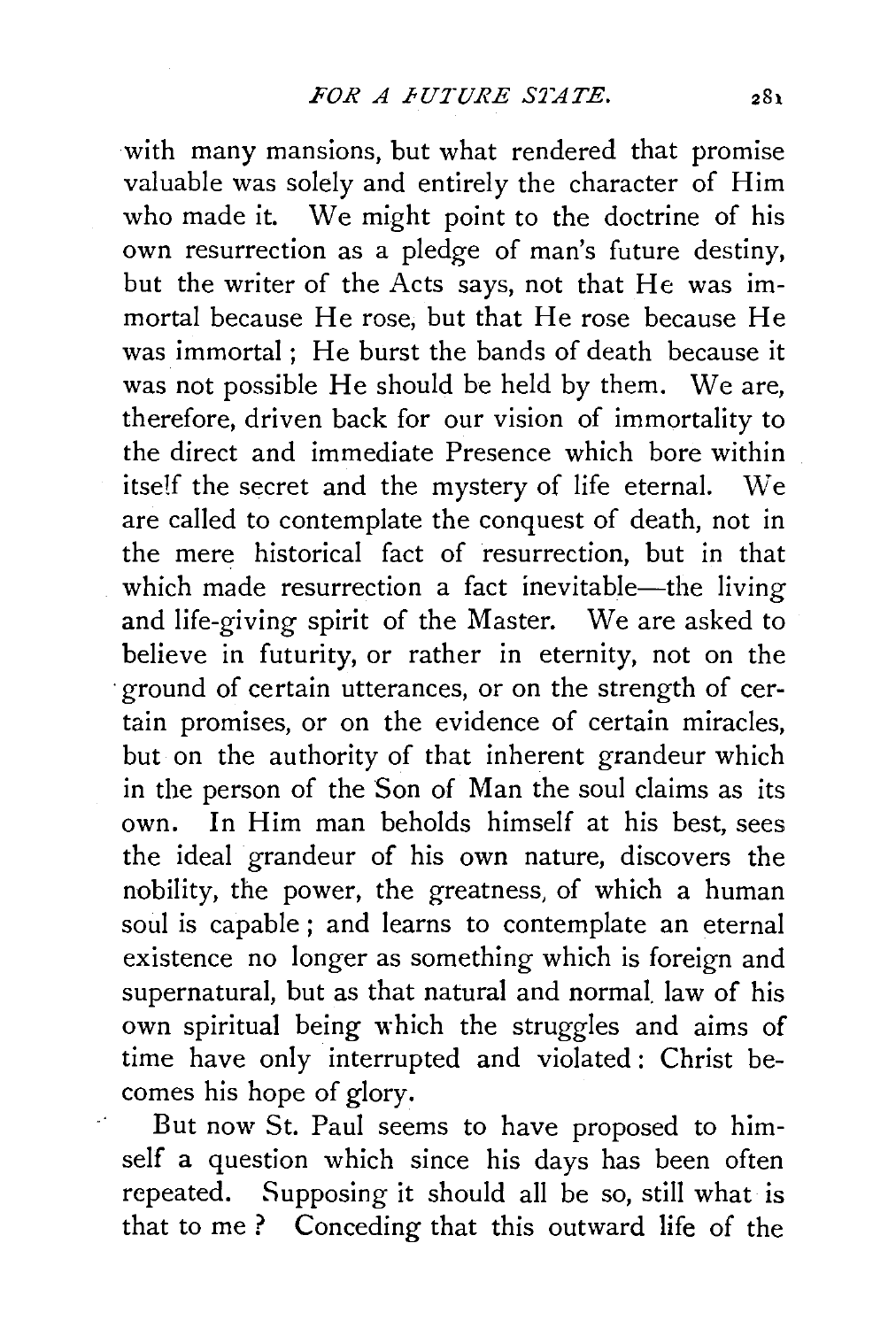Master was a real life, a stainless life, an immortal life ; conceding that He proved his immortality by the most infallible signs and the most unmistakable evidences ; conceding even that the vision of his spiritual nature is the clearest vision which a finite being can have of the things which are not seen and eternal : it still remains to ask, How does this help me? The Apostle could not have avoided putting to himself such a question. He had all along regarded Christ as the only perfect expression of a human soul which the world had ever seen, and therefore as the highest hope of immortality which the world could ever enjoy; yet, in the same breath, he had confessed that this Christ was an interruption of the race of Adam. He had never allowed Him to be the son of David in any other sense than "after the flesh:" he had recognized Him as the true Man, but still as the Man from heaven. If so, he must have felt that there was a link yet wanting to his argument to make that argument available even to a believer in the historical Gospel. How could a soul, however human, be any revelation of man's destiny, if it could point to an origin higher than the Adamic ? The sinlessness of such a Being, the resurrection of such a Being, could not prove to me that I am sinless, or that I shall rise. Nay, they could not even prove that sinlessness or resurrection would ever be so much as possibilities to my nature. By the admission of St. Paul, by the distinctive doctrine of the New Testament, the Son of Man possessed these privileges not by reason of, but in spite of, his union with the race of Adam, possessed them as the recipient of a higher life, the descendant of a nobler origin, the inheritor of an older name ; and how then could the race of Adam,

282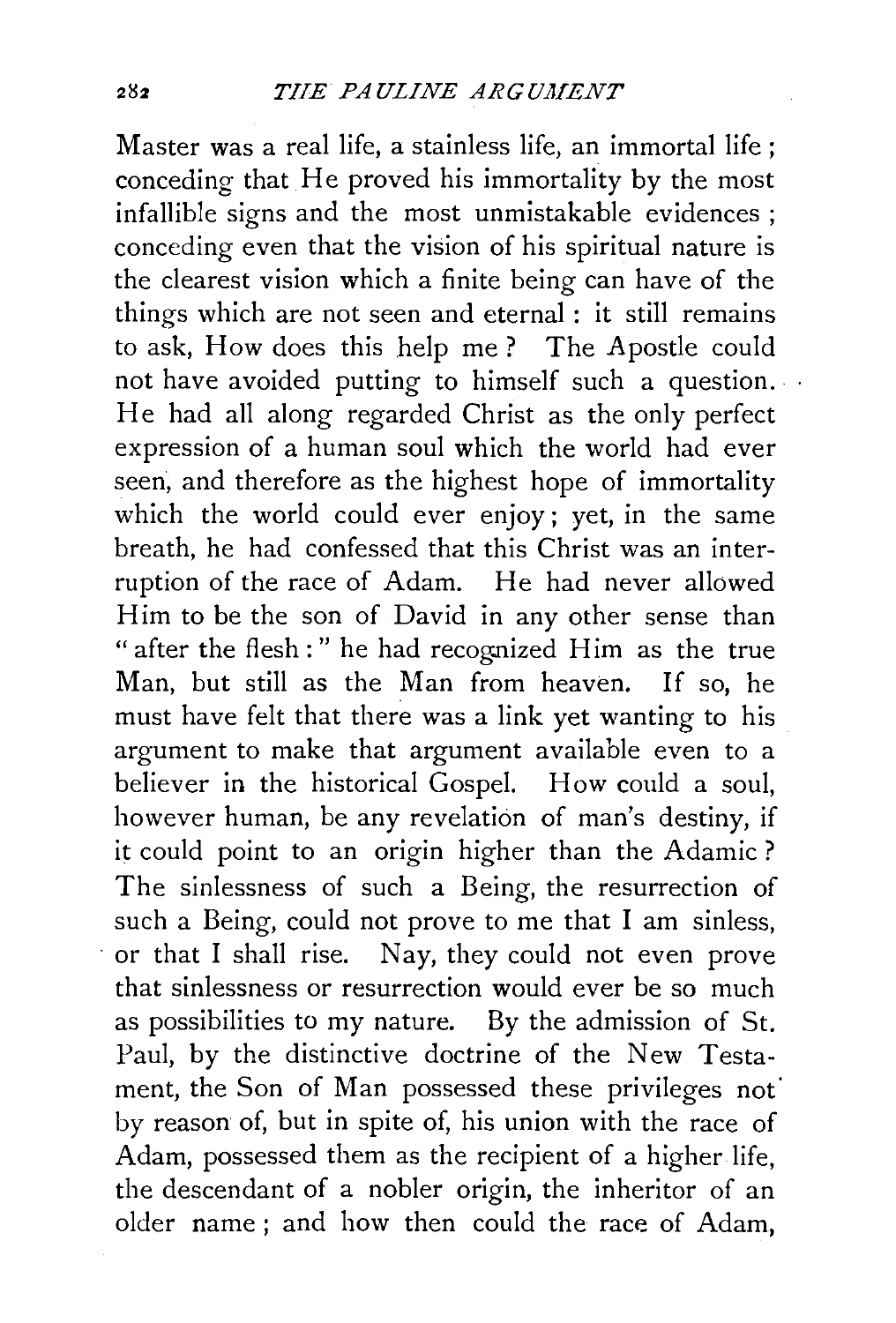even while it beheld in Him the vision of immortality, be justified in appropriating that vision as the foretaste and the prophecy of its own eternal being?

It was, we believe, the perception of this difficulty which led St. Paul to insert these words, *In you*. He felt that a Christ, however great, however exalted, however Divine, could not, if it ended there, be man's hope of glory ; nay, he felt that the more exalted and Divine He was, the less could He be in Himself an evidence of human immortality. Therefore it was that he added a last link to the argument. This Christ was not a mere vision outside of humanity, He was a power within the soul. "Christ *in you* the hope of glory." His was not an interruption of the race of Adam, which merely occurred for a moment, and then left things as they were before ; it was an interruption which introduced into the ocean of human life a new stream of being which was thenceforth to mingle its waters with the course of man's earthly destiny. The immortality which Christ revealed was not the *fact* of the resurrection, but the *"power* of the resurrection." The centre of all St. Paul's aspirations regarding Christ was the belief that, alike in his sufferings and in his glory, man might obtain a fellowship, might enter into union, with that Cross and with that Crown which alike and equally revealed the victory of the soul over the body of death. It is here that Christianity has appropriated all that is good and true in the doctrines and the yearnings of Pantheism. It has found the necessity for a God who is not only personal, but impersonal ; not only above the world, but in the world ; not only the Maker and Monarch, but the Inspirer of the spirit 'of man. It has not been content to see in Him the King